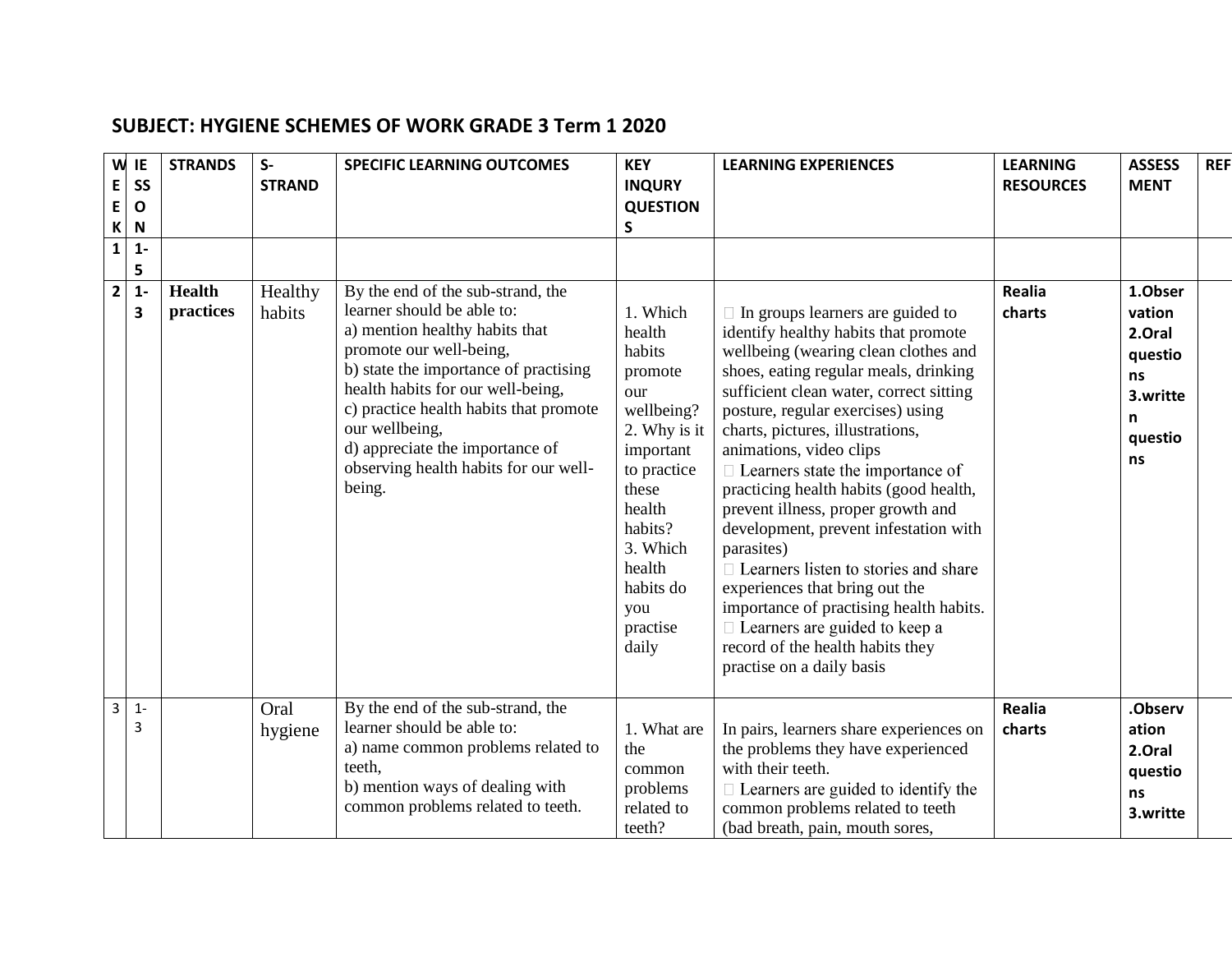|   |            |                                         |                                                                                                                                                                                                                                                                      | 2. How do<br>we manage<br>common<br>problems<br>with teeth                                                                                                                                                                            | cavities, teeth not in line, new teeth<br>are bigger than the old) using<br>pictures, video clips<br>$\Box$ Learners are guided to tell ways in<br>which common problems relating to<br>teeth can be managed using pictures,<br>video clips.<br>$\Box$ Learners listen to a talk by a<br>resource person (dentist/community<br>health worker) on oral hygiene                                                                                                                                                                                                                                                                                                                                                                                                                                                                                                                  |                         | n<br>questio<br>ns                                                            |
|---|------------|-----------------------------------------|----------------------------------------------------------------------------------------------------------------------------------------------------------------------------------------------------------------------------------------------------------------------|---------------------------------------------------------------------------------------------------------------------------------------------------------------------------------------------------------------------------------------|--------------------------------------------------------------------------------------------------------------------------------------------------------------------------------------------------------------------------------------------------------------------------------------------------------------------------------------------------------------------------------------------------------------------------------------------------------------------------------------------------------------------------------------------------------------------------------------------------------------------------------------------------------------------------------------------------------------------------------------------------------------------------------------------------------------------------------------------------------------------------------|-------------------------|-------------------------------------------------------------------------------|
| 4 | $1 -$<br>3 | <b>Cleaning</b><br>the<br>classroo<br>m | By the end of the sub-strand, the<br>learner should be able to:<br>a) give reasons for cleaning the<br>classroom<br>b) identify materials used to clean the<br>classroom<br>c) care for the classroom<br>d) appreciate the importance of<br>having a clean classroom | 1. What<br>materials<br>do we use<br>to clean the<br>classroom?<br>2. Why do<br>we clean<br>our<br>classroom?<br>3. How do<br>we clean<br>the<br>classroom?<br>4. How can<br>we ensure<br>that we<br>maintain<br>class<br>cleanliness | $\Box$ In groups, learners are guided to<br>give reasons for cleaning the<br>classroom.<br>$\Box$ Learners identify the materials and<br>equipment used for cleaning the<br>classroom using realia and pictures.<br>$\Box$ Learners assess their own<br>classroom and identify areas that need<br>to be cleaned.<br>$\Box$ Learners are guided to clean the<br>classroom (collecting litter, sweeping<br>the floor, dusting surfaces like desks<br>and chairs, removing cobwebs,<br>emptying the dustbin, opening<br>windows for aeration, arranging<br>furniture)through demonstration,<br>video clips.<br>$\Box$ Learners practise how to clean the<br>classroom<br>$\Box$ Learners are guided to develop a<br>duty rota on cleaning their classroom<br>$\Box$ Learners are guided to develop a<br>checklist which they will use to assess<br>cleanliness of their classroom | Realia<br><b>Charts</b> | .Observ<br>ation<br>2.Oral<br>questio<br>ns<br>3.writte<br>n<br>questio<br>ns |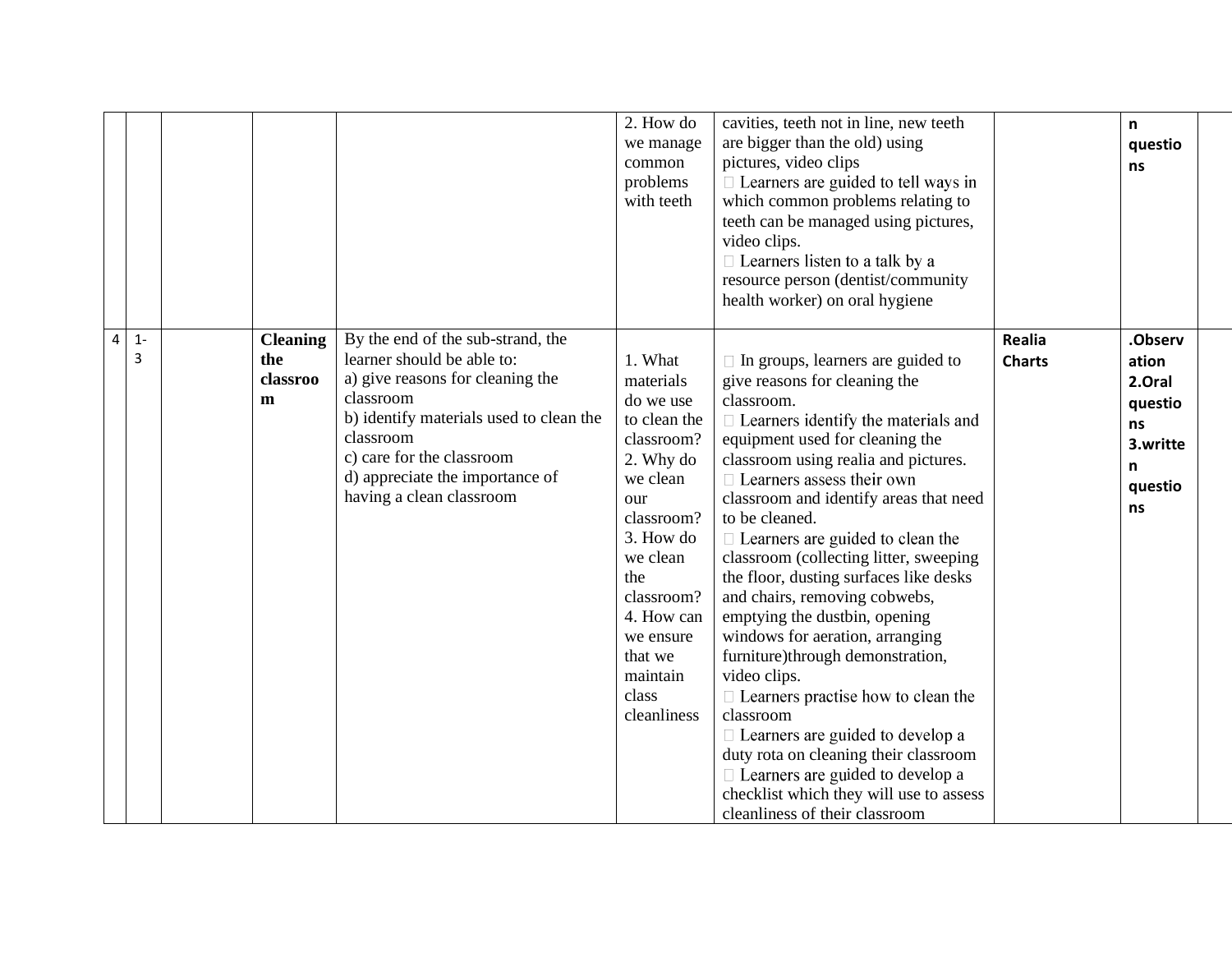|   |       |                |                                                                  |                            | Learners can simulate how to clean                                          |               |  |
|---|-------|----------------|------------------------------------------------------------------|----------------------------|-----------------------------------------------------------------------------|---------------|--|
|   |       |                |                                                                  |                            | a classroom using computing devices                                         |               |  |
| 5 | $1 -$ | Use of         | By the end of the sub-strand, the                                |                            |                                                                             | <b>Realia</b> |  |
|   | 3     | improvis<br>ed | learner should be able to:<br>a) identify types of dirt found on | 1. What                    | $\Box$ Learners are guided to identify                                      | charts        |  |
|   |       | material       | utensils,                                                        | type of dirt<br>do we find | types of dirt found on utensils<br>(greasy, starchy, milky dirt) using      |               |  |
|   |       | s for          | b) identify materials that can be                                | <sub>on</sub>              | realia, pictures, video clips.                                              |               |  |
|   |       | cleaning       | improvised for cleaning utensils,                                | utensils?                  | $\Box$ Learners are guided to identify                                      |               |  |
|   |       | utensils       | c) prepare improvised cleaning                                   | 2. Which                   | cleaning materials using pictures,                                          |               |  |
|   |       |                | materials for cleaning utensils,                                 | materials                  | realia.                                                                     |               |  |
|   |       |                |                                                                  | can be<br>improvised       | $\Box$ Learners are guided to identify<br>materials that can be improvised. |               |  |
|   |       |                |                                                                  | to clean                   | $\Box$ Learners are guided in preparing                                     |               |  |
|   |       |                |                                                                  | utensils?                  | the improvised materials for cleaning                                       |               |  |
|   |       |                |                                                                  | 3. How can                 | e.g sieving ash, crush charcoal, crush                                      |               |  |
|   |       |                |                                                                  | we prepare                 | egg                                                                         |               |  |
|   |       |                |                                                                  | improvised<br>materials    |                                                                             |               |  |
|   |       |                |                                                                  | for                        |                                                                             |               |  |
|   |       |                |                                                                  | cleaning                   |                                                                             |               |  |
|   |       |                |                                                                  | utensils?                  |                                                                             |               |  |
|   |       |                |                                                                  | 4. How do                  |                                                                             |               |  |
|   |       |                |                                                                  | we clean                   |                                                                             |               |  |
|   |       |                |                                                                  | utensils<br>using          |                                                                             |               |  |
|   |       |                |                                                                  | improvised                 |                                                                             |               |  |
|   |       |                |                                                                  | cleaning                   |                                                                             |               |  |
|   |       |                |                                                                  |                            |                                                                             |               |  |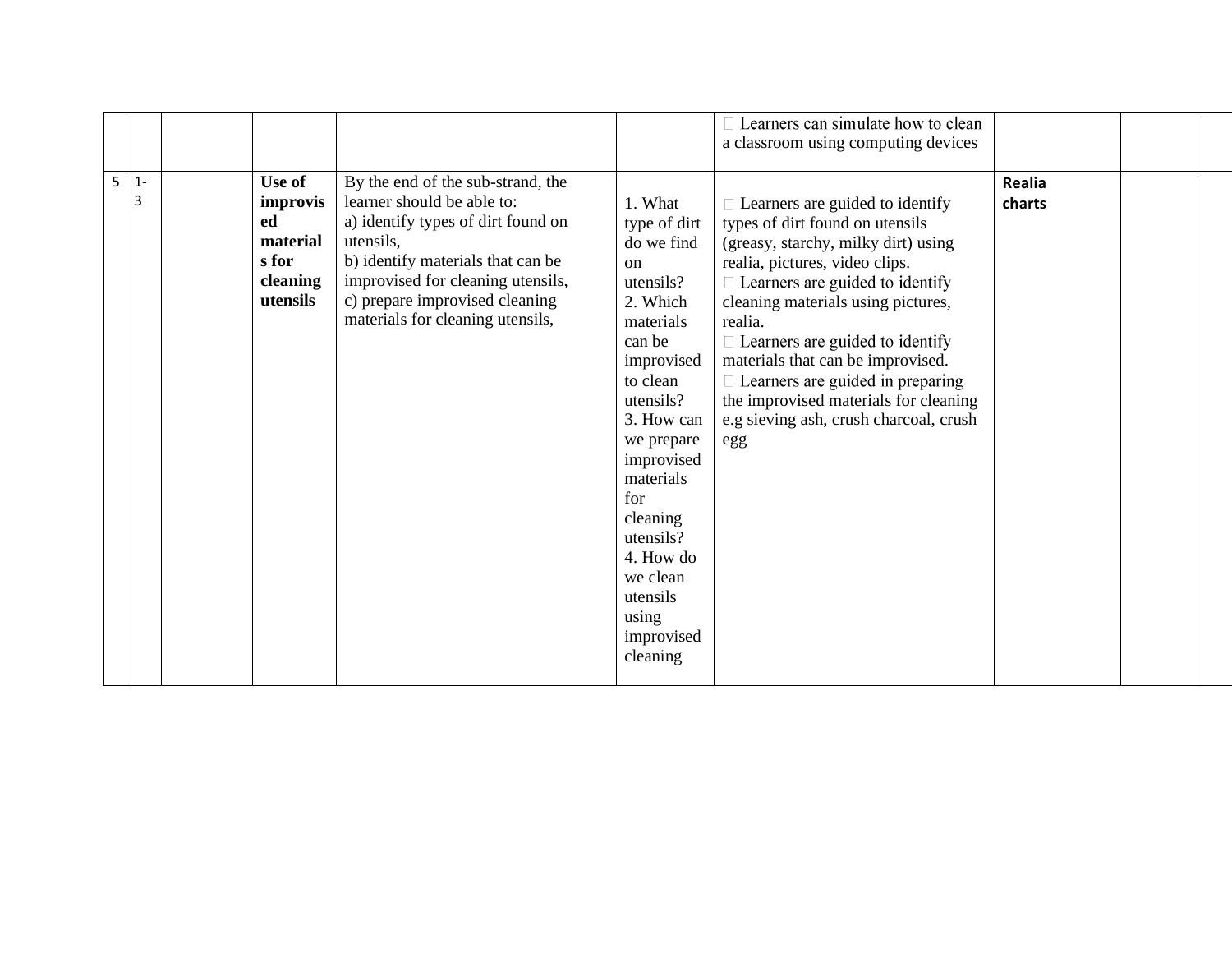| $\sqrt{6}$     | $1 -$<br>3 | <b>Proper</b><br>use and<br>storage<br><b>of</b><br>medicine<br>at home | By the end of the sub-strand, the<br>learner should be able to:<br>a) identify medicines for internal and<br>external use at home,<br>b) Interpret simple instructions on<br>dosage of medicine for various<br>ailments,<br>c) practice proper storage of medicine<br>at home                                                                                                                                                                     | 1. Which<br>are the<br>internal<br>and<br>external<br>medicines<br>used at<br>home?<br>2. How<br>will I know<br>how and<br>when to<br>take<br>medicine?<br>3. How do<br>we store<br>medicine? | Learners are guided to identify<br>internal and external medicines used<br>at home (those to be swallowed and<br>those to be applied) using empty<br>packets and containers.<br>$\Box$ In groups, learners are guided to<br>interpret simple instructions on<br>dosage using empty packets and<br>containers of medicine (time of day<br>medicine is taken, amount of<br>medicine to be taken, whether<br>medicine is for internal or external<br>use, if medicine is to be taken before<br>or after meals, for how long the<br>medicine is to be taken                   | Realia<br><b>Charts</b>        | .Observ<br>ation<br>2.Oral<br>questio<br>ns<br>3.writte<br>n<br>questio<br>ns |
|----------------|------------|-------------------------------------------------------------------------|---------------------------------------------------------------------------------------------------------------------------------------------------------------------------------------------------------------------------------------------------------------------------------------------------------------------------------------------------------------------------------------------------------------------------------------------------|-----------------------------------------------------------------------------------------------------------------------------------------------------------------------------------------------|---------------------------------------------------------------------------------------------------------------------------------------------------------------------------------------------------------------------------------------------------------------------------------------------------------------------------------------------------------------------------------------------------------------------------------------------------------------------------------------------------------------------------------------------------------------------------|--------------------------------|-------------------------------------------------------------------------------|
| $\overline{7}$ | $1 -$<br>3 | <b>Making</b><br>water<br>safe for<br>drinking                          | By the end of the sub-strand, the<br>learner should be able to:<br>a) mention ways in which water is<br>contaminated in the environment,<br>b) differentiate between clean water<br>and safe water for drinking,<br>c) state the importance of drinking<br>safe water for good health,<br>d) make water safe for drinking by<br>boiling,<br>e) store boiled water meant for<br>drinking,<br>f) appreciate the need for safe water<br>for drinking | 1. How is<br>water<br>contaminat<br>ed?<br>2. Is clean<br>looking<br>water safe<br>for<br>drinking?<br>3. How can<br>we make<br>water safe<br>for<br>drinking?<br>4. How can                  | Learners are guided to discuss ways<br>in which water can be contaminated<br>in their environment (human<br>activities-washing clothes, bathing,<br>urinating, swimming and animals-<br>drinking directly from water source,<br>excreting in water) through pictures,<br>charts, video clips.<br>$\Box$ Learners are guided to differentiate<br>between clean water and safe water<br>through experimentation (sieve clean<br>looking water with a clean white<br>handkerchief; presence of substances<br>left on the handkerchief is an<br>indication that the water has | <b>Realia</b><br><b>Charts</b> | .Observ<br>ation<br>2.Oral<br>questio<br>ns<br>3.writte<br>n<br>questio<br>ns |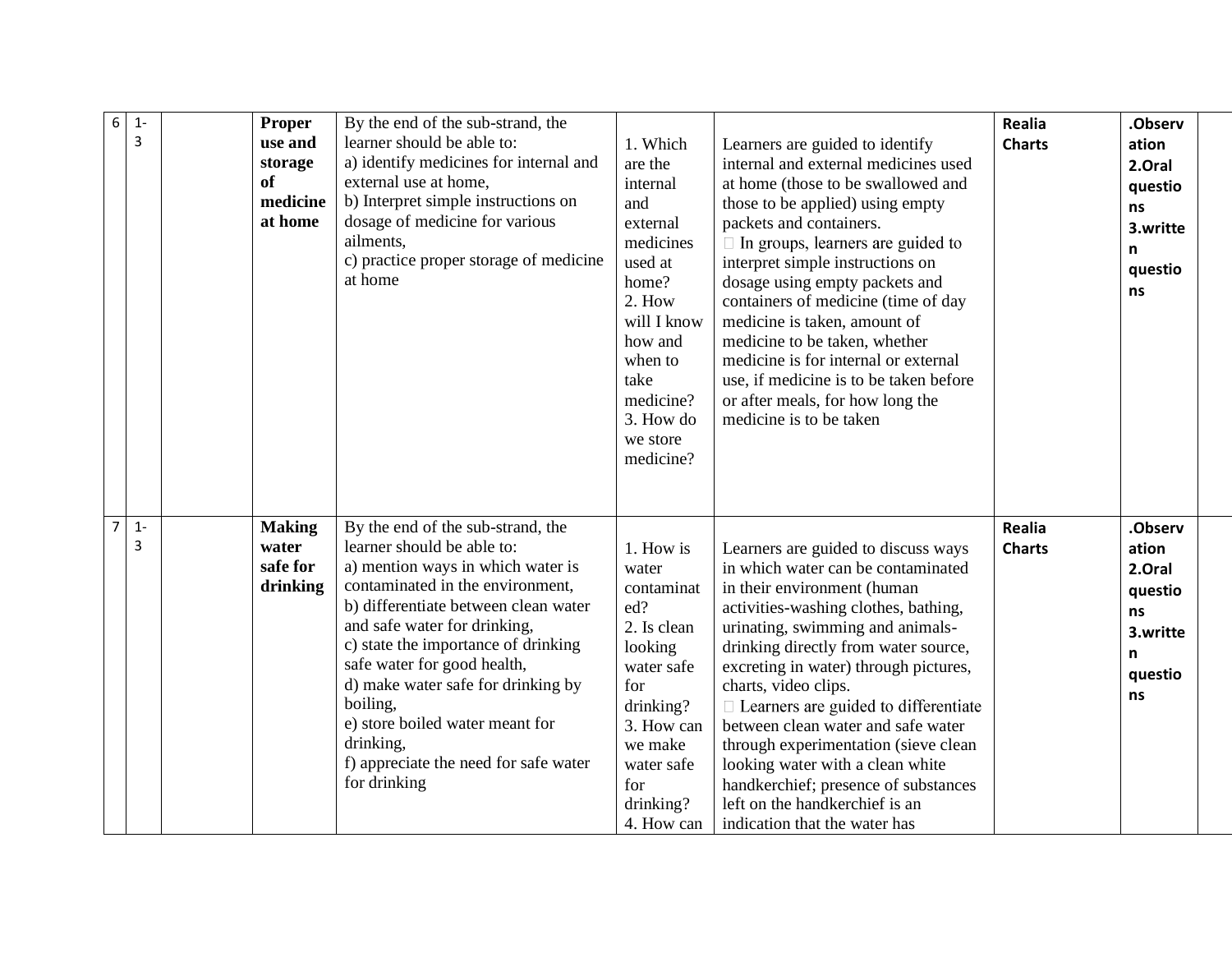|   |            |                          |                                                                                                                                                                                                                                                                                                                                                                         | we store<br>water safe<br>for<br>drinking?                                                                                                                                                                     | suspensions in it which makes it<br>unsafe for drinking).<br>$\Box$ Learners are guided in group<br>discussions on reasons why we need<br>to drink safe water<br>□ Learners are guided on how to boil<br>water for drinking through a<br>demonstration or watching video clips<br>$\Box$ Learners to be guided on how to<br>store boiled for drinking<br>$\Box$ Learners can explore other ways in<br>which water is contaminated in their<br>environment by carrying out simple<br>guided experiments, searching the<br>internet, talking to                                                                                 |                         |                                                                                      |  |
|---|------------|--------------------------|-------------------------------------------------------------------------------------------------------------------------------------------------------------------------------------------------------------------------------------------------------------------------------------------------------------------------------------------------------------------------|----------------------------------------------------------------------------------------------------------------------------------------------------------------------------------------------------------------|-------------------------------------------------------------------------------------------------------------------------------------------------------------------------------------------------------------------------------------------------------------------------------------------------------------------------------------------------------------------------------------------------------------------------------------------------------------------------------------------------------------------------------------------------------------------------------------------------------------------------------|-------------------------|--------------------------------------------------------------------------------------|--|
|   |            |                          |                                                                                                                                                                                                                                                                                                                                                                         |                                                                                                                                                                                                                | parents/guardians/older<br>siblings/grandparents/resource people                                                                                                                                                                                                                                                                                                                                                                                                                                                                                                                                                              |                         |                                                                                      |  |
| 8 | $1 -$<br>3 | 1.7Kitch<br>en<br>garden | By the end of the sub-strand, the<br>learner should be able to:<br>a) identify forms of kitchen gardens,<br>b) name different crops grown in a<br>kitchen garden,<br>c) state the importance of a kitchen<br>garden at home and school,<br>d) create a kitchen garden at home<br>and school,<br>e) appreciate the importance of a<br>kitchen garden at home and school. | 1. What<br>forms of<br>kitchen<br>gardens do<br>we have?<br>2. Which<br>crops can<br>we grow in<br>kitchen<br>gardens?<br>3. Why do<br>we need a<br>kitchen<br>garden?<br>4. How can<br>I make and<br>maintain | $\Box$ Learners are guided to identify<br>forms of kitchen gardens (bags, tyres,<br>basins/boxes, pipes, plots,<br>hanging/floating pots, hanging walls)<br>using pictures, charts, video clips<br>$\Box$ In groups, learners are guided to<br>discuss the crops grown in kitchen<br>gardens using pictures, video clips,<br>photos<br>$\Box$ learners discuss the importance of<br>having a kitchen garden<br>$\Box$ Learners are guided in creating a<br>kitchen garden within the school<br>compound<br>$\Box$ Learners maintain the kitchen<br>garden in school and at home with the<br>help of a teacher/parent/guardian | Realia<br><b>Charts</b> | .Observ<br>ation<br>2.Oral<br>questio<br><b>ns</b><br>3.writte<br>n<br>questio<br>ns |  |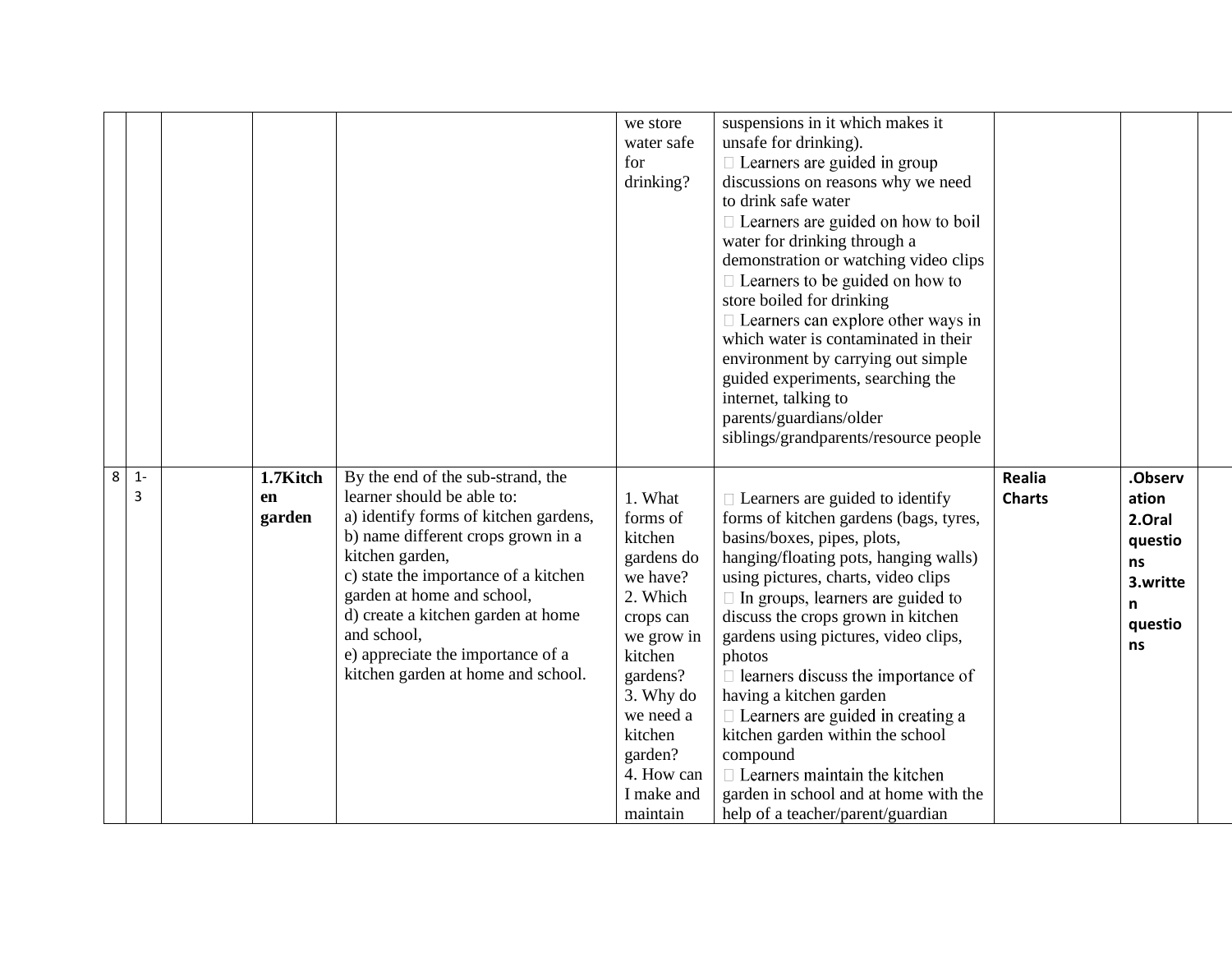|                          |            |                                 |                                                                                                                                                                                                                                                                                                                                                                                                                                                           | my kitchen<br>garden?                                                                                                                                                                                           | $\Box$ Learners can take photos of kitchen<br>gardens at home using computing<br>devices and display in their classroom<br>$\Box$ Learners can search the internet<br>using computing devices on other<br>forms of kitchen gardens and plants<br>grown                                                                                                                                                                                                                                                                                              |                         |                                                                               |
|--------------------------|------------|---------------------------------|-----------------------------------------------------------------------------------------------------------------------------------------------------------------------------------------------------------------------------------------------------------------------------------------------------------------------------------------------------------------------------------------------------------------------------------------------------------|-----------------------------------------------------------------------------------------------------------------------------------------------------------------------------------------------------------------|-----------------------------------------------------------------------------------------------------------------------------------------------------------------------------------------------------------------------------------------------------------------------------------------------------------------------------------------------------------------------------------------------------------------------------------------------------------------------------------------------------------------------------------------------------|-------------------------|-------------------------------------------------------------------------------|
| 9                        | $1 -$<br>3 | Care of<br>toilets/<br>latrines | By the end of the sub-strand, the<br>learner should be able to:<br>a) mention reasons for cleaning a<br>toilet, latrine or urinal in their<br>environment<br>b) identify the materials used in<br>cleaning a toilet, latrine or urinal in<br>their environment<br>c) explains the procedure of cleaning<br>a toilet, latrine or urinal in their<br>environment<br>d) appreciate the need for a clean<br>toilet, latrine or urinal in their<br>environment | 1. What<br>materials<br>do we use<br>to clean the<br>toilet,<br>latrine or<br>urinal?<br>2. Why do<br>we clean<br>the toilet or<br>urinal?<br>3. How<br>should we<br>clean the<br>toilet/latrin<br>e and urinal | Learners are guided to mention the<br>importance of cleaning toilets, latrines<br>or urinal.<br>$\Box$ Learners identify materials used for<br>cleaning the toilet, latrine or urinal<br>using pictures or realia.<br>$\Box$ Learners are guided on how clean a<br>toilet, latrine or urinal using<br>demonstration and video clips<br>In pairs, learner's role play on how to<br>clean a toilet, latrine or urinal.<br>$\Box$ Learners are guided to visit the<br>school ablution block and assess the<br>level of cleanliness and report in class | <b>Realia</b><br>charts | .Observ<br>ation<br>2.Oral<br>questio<br>ns<br>3.writte<br>n<br>questio<br>ns |
| $\mathbf 1$<br>$\pmb{0}$ | $1 -$<br>3 | <b>Bed</b><br>making            | By the end of the sub-strand, the<br>learner should be able to:<br>a) identify materials used as beddings<br>at home.<br>b) state the uses of different bedding<br>materials at home,<br>c) make a bed using available<br>beddings at home,<br>d) state the importance of making a<br>bed,                                                                                                                                                                | 1. What<br>materials<br>do we use<br><b>as</b><br>bedding?<br>2. What are<br>the uses of<br>the<br>different                                                                                                    | In groups, learners are guided to<br>identify the different bedding<br>materials available at home using<br>realia, pictures and experience<br>sharing.<br>$\Box$ Learners are guided to state the use<br>of different bedding materials<br>available at home using pictures and<br>realia.                                                                                                                                                                                                                                                         | Realia<br><b>Charts</b> | .Observ<br>ation<br>2.Oral<br>questio<br>ns<br>3.writte<br>n<br>questio<br>ns |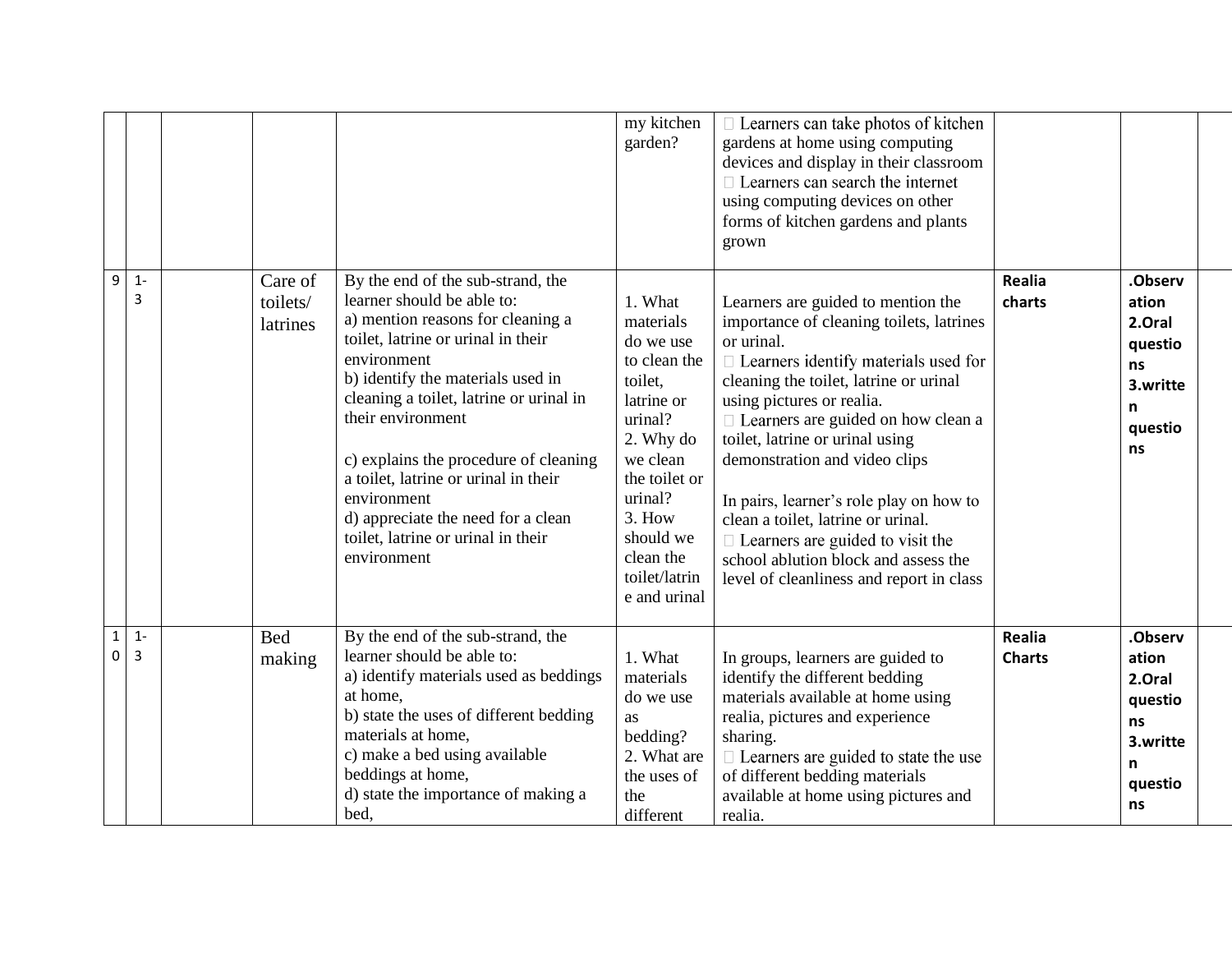|                   |                         |                                                                   | e) appreciate the need for a well-made<br>bed.                                                                                                                                                                                                      | bedding<br>materials?<br>3. How do<br>we make a<br>bed?<br>4. Why is it<br>important<br>to make a<br>bed?                                                                                        | □ Learners are guided to make a bed<br>using available material through a<br>demonstration and video clips.<br>$\Box$ Learners practice how to make a<br>bed<br>$\Box$ Learners peer teach each other on<br>how to make a bed.<br>$\Box$ Learners state the importance of<br>making a bed (neatness, comfort,<br>beauty, keep off dust, cleanliness)<br>$\Box$ Learners are guided to develop a<br>checklist that they will use to help<br>them make their bed on daily basis<br>with the assistance of their<br>parents/guardians/older siblings<br>$\Box$ Play games on bed making using<br>computing devices<br>$\Box$ Learners to sing songs and recite<br>poems on making the bed |                         |                                                                               |  |
|-------------------|-------------------------|-------------------------------------------------------------------|-----------------------------------------------------------------------------------------------------------------------------------------------------------------------------------------------------------------------------------------------------|--------------------------------------------------------------------------------------------------------------------------------------------------------------------------------------------------|----------------------------------------------------------------------------------------------------------------------------------------------------------------------------------------------------------------------------------------------------------------------------------------------------------------------------------------------------------------------------------------------------------------------------------------------------------------------------------------------------------------------------------------------------------------------------------------------------------------------------------------------------------------------------------------|-------------------------|-------------------------------------------------------------------------------|--|
| $\mathbf{1}$<br>1 | $1 -$<br>$\overline{3}$ | 2.1Preve<br>ntion of<br>parasites<br>in and<br>out of<br>the body | By the end of the sub-strand, the<br>learner should be able to:<br>a) name common external parasites<br>found on the body,<br>b) identify common external parasite<br>found on the body,<br>c) name common internal parasites<br>found in the body, | 1. How do<br>external<br>and<br>internal<br>parasites<br>look like?<br>2. Which<br>parts of the<br>body do<br>they infest?<br>3. What<br>leads to<br>infestation<br>of parasites<br>on or in the | □ Learners name common body<br>parasites<br>$\Box$ Learners identify common external<br>body parasites (lice and jiggers) and<br>where they are found in the body<br>using pictures, video clips, charts<br>□ Learners name common internal<br>body parasites<br>$\Box$ Learners identify common internal<br>body parasites (intestinal worms)<br>using pictures, video clips and charts<br>$\Box$ Learners are guided in mentioning<br>the causes of parasites (poor personal<br>body hygiene; eating dirty things,                                                                                                                                                                   | <b>Realia</b><br>charts | .Observ<br>ation<br>2.Oral<br>questio<br>ns<br>3.writte<br>n<br>questio<br>ns |  |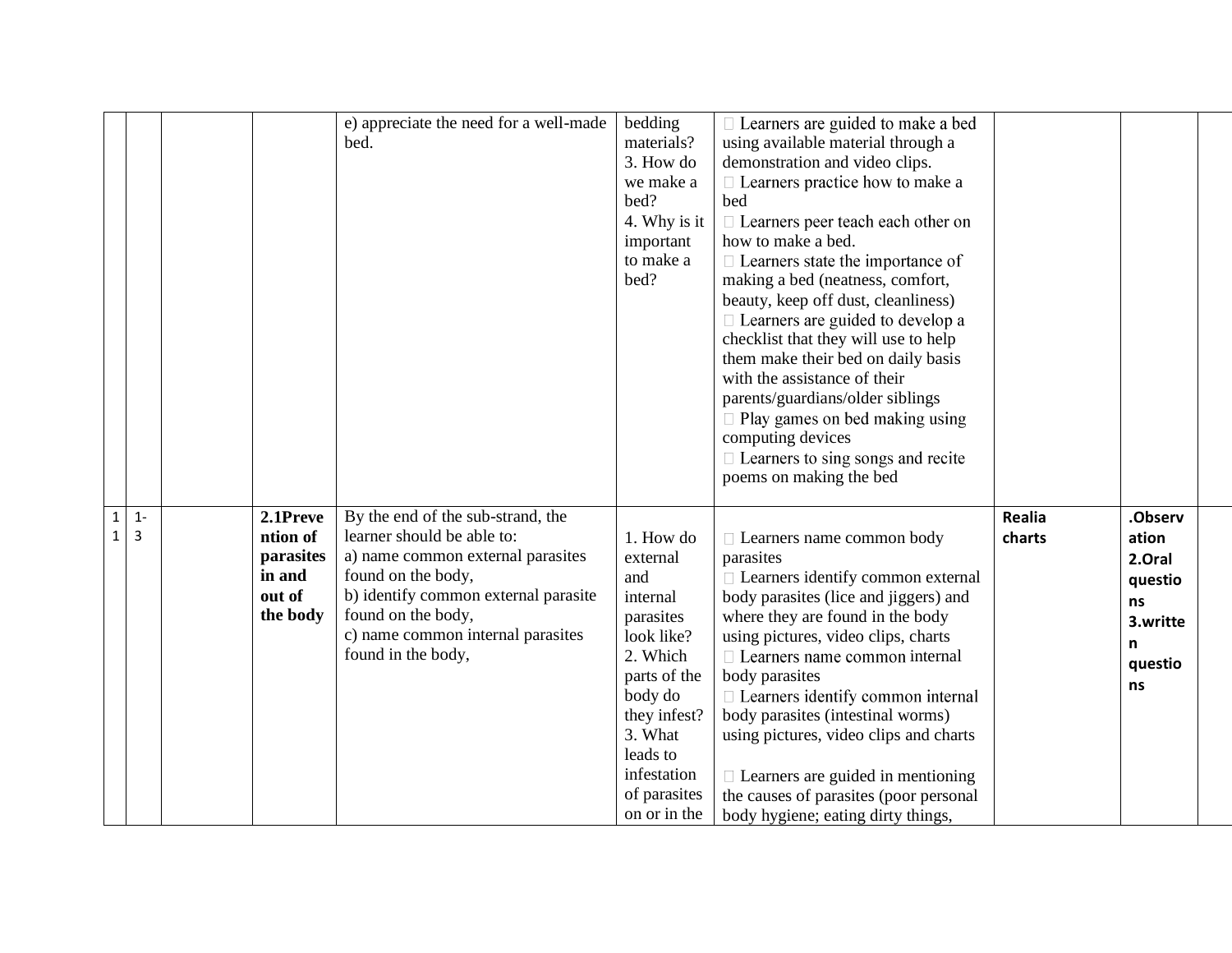|                                |                         |                                                                   |                                                                                                                                                                                                                                                                                                                                                                                                                                                                                                                                                   | body?<br>4. What are<br>the effects<br>of parasite<br>infestation                                                                                                                                         | uncooked food) in and on the body<br>using pictures or video clips<br>$\Box$ In groups, learners are guided to<br>tell the effects of parasite infestation<br>(illness, discomfort, lack of enough<br>blood in the body, deformed body<br>parts, pain, skin problems/itchiness)<br>using pictures, video clips<br>$\Box$ Learners are guided to tell how<br>personal cleanliness can help prevent<br>parasite infestation in and out of the<br>body<br>$\Box$ Learners can watch a<br>demonstration, video clips on good<br>practices of personal cleanliness to<br>prevent parasite infestation.<br>$\Box$ Learners can search other body<br>parasites using computing devices |                                |                                                                               |  |
|--------------------------------|-------------------------|-------------------------------------------------------------------|---------------------------------------------------------------------------------------------------------------------------------------------------------------------------------------------------------------------------------------------------------------------------------------------------------------------------------------------------------------------------------------------------------------------------------------------------------------------------------------------------------------------------------------------------|-----------------------------------------------------------------------------------------------------------------------------------------------------------------------------------------------------------|---------------------------------------------------------------------------------------------------------------------------------------------------------------------------------------------------------------------------------------------------------------------------------------------------------------------------------------------------------------------------------------------------------------------------------------------------------------------------------------------------------------------------------------------------------------------------------------------------------------------------------------------------------------------------------|--------------------------------|-------------------------------------------------------------------------------|--|
| $\mathbf{1}$<br>$\overline{2}$ | $1 -$<br>$\overline{3}$ | 2.1Preve<br>ntion of<br>parasites<br>in and<br>out of<br>the body | By the end of the sub-strand, the<br>learner should be able to:<br>a) name common external parasites<br>found on the body,<br>b) identify common external parasite<br>found on the body,<br>c) name common internal parasites<br>found in the body,<br>d) identify common internal parasites<br>found in the body,<br>e) mention the causes of external and<br>internal parasites in the body,<br>f) mention the effects of parasite<br>infestation to the body,<br>g) state the importance of personal<br>cleanliness in preventing internal and | 1. How do<br>external<br>and<br>internal<br>parasites<br>look like?<br>2. Which<br>parts of the<br>body do<br>they infest?<br>3. What<br>leads to<br>infestation<br>of parasites<br>on or in the<br>body? | □ Learners name common body<br>parasites<br>$\Box$ Learners identify common external<br>body parasites (lice and jiggers) and<br>where they are found in the body<br>using pictures, video clips, charts<br>□ Learners name common internal<br>body parasites<br>□ Learners identify common internal<br>body parasites (intestinal worms)<br>using pictures, video clips and charts<br>$\Box$ Learners are guided in mentioning<br>the causes of parasites (poor personal<br>body hygiene; eating dirty things,<br>uncooked food) in and on the body                                                                                                                            | <b>Realia</b><br><b>Charts</b> | .Observ<br>ation<br>2.Oral<br>questio<br>ns<br>3.writte<br>n<br>questio<br>ns |  |